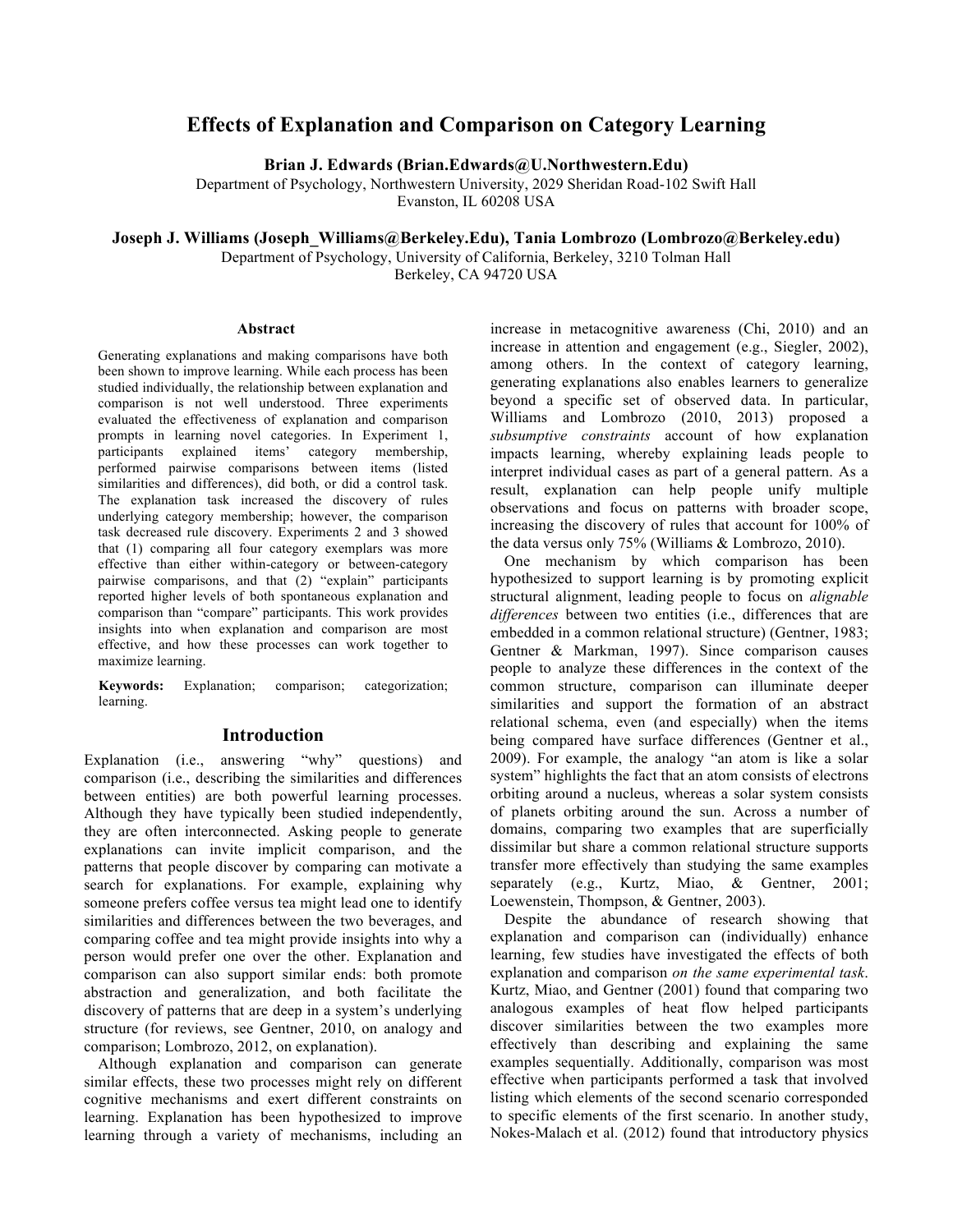students who explained the solutions to worked examples of physics problems achieved greater "near" transfer than participants who compared pairs of problems, but both groups performed similarly on "far" transfer and outperformed participants in a control condition. While these studies provide valuable insights into the conditions under which explanation and comparison are most effective, many questions remain open.

The present studies examine whether and how explanation and comparison interact to support learning novel categories. Previous work using similar materials (alien robots) has found that relative to control conditions, participants prompted to explain why individual robots belong to particular categories are more likely to discover a categorization rule that accounts for all cases (Williams & Lombrozo, 2010, 2013). The present studies extend this work by investigating whether having participants compare robots also facilitates category learning, and whether participants who perform *both* explanation and comparison tasks are more likely to discover categorization rules than participants who perform only one of these tasks.

We hypothesize that comparison and explanation play complementary roles in category learning. Comparison may be crucial for identifying *similarities* among members of the same category and *differences* between members of different categories. In contrast, explanation should encourage learners to seek *broad patterns* within and across categories, potentially drawing upon the similarities and differences identified through comparison. Very broadly, these hypotheses predict that participants should be more effective in discovering categorization rules to the extent that they both compare and explain, with explanation being especially important in discovering broad patterns.

Three experiments evaluated these predictions. In Experiment 1, participants were randomly assigned to study the robots in one of four ways: (1) explain why individual robots are members of a particular category, (2) compare pairs of robots that belong to the same category, (3) perform both the explanation and comparison tasks, or (4) engage in a "free study" control task. Experiments 2 and 3 evaluated the effectiveness of different types of comparison prompts: between-category pairwise comparison and "group" comparison, respectively. We included a "group" comparison prompt to see whether it would be more effective at improving participants' ability to integrate pairwise comparisons and detect broad patterns.

## **Experiment 1**

## **Method**

**Participants** One-hundred-sixty-one adults participated through the Amazon Mechanical Turk marketplace. An additional 56 participants were tested, but excluded because they failed a catch trial or had previously completed a similar experiment. Participants were paid for participation.

**Materials** The stimuli (see Fig. 1) were eight robots adapted from Williams and Lombrozo (2010, 2013). Four robots (A-D) were classified as Glorp robots and the other four robots (E-H) were classified as Drent robots.



Figure 1: Robots used in Exp. 1-3

Four rules could be used to categorize robots as either Glorp robots or Drent robots. Two rules were "100% rules" that could be used to categorize all eight robots and two rules were "75% rules" that could be used to categorize six of the eight robots (i.e., two robots were anomalous with respect to each 75% rule). The four rules were as follows:

(1) Foot rule (100%): All Glorp robots have feet with pointy bottoms; all Drent robots have feet with flat bottoms.

(2) Antenna rule (100%): All Glorp robots have a right antenna (from the robot's perspective) that is longer than the left antenna; all Drent robots have a left antenna that is longer than the right antenna.

(3) Elbows/knees rule (75%): Three out of four Glorp robots (A, B, D) have elbows but no knees; three out of four Drent robots (F, G, H) have knees but no elbows. One Glorp robot (C) has knees but no elbows and one Drent robot (E) has elbows but no knees.

(4) Body shape rule (75%): Three out of four Glorp robots (A, B, C) have a rectangular body; three out of four Drent robots (E, F, H) have a round body. One Glorp robot (D) has a round body and one Drent robot (G) has a rectangular body.

The robots also differed in body color; however, there were no systematic category differences in body color.

**Procedure** The procedure consisted of a *study phase* followed by a *rule-reporting phase*.

In the *study phase*, each participant was assigned to one of four study conditions: (1) comparison only, (2) explanation only, (3) both explanation and comparison, or (4) free study. In every condition, all eight robots appeared on screen for the duration of the study phase, as shown in Figure 1. The total study time (640 seconds) was equal across conditions. The study prompts and procedures for each condition were as follows.

Comparison only condition: "What are the *similarities and differences* between Glorp [Drent] robot X and Glorp [Drent] robot Y?" Participants were given 160 seconds to perform each comparison. The comparisons were presented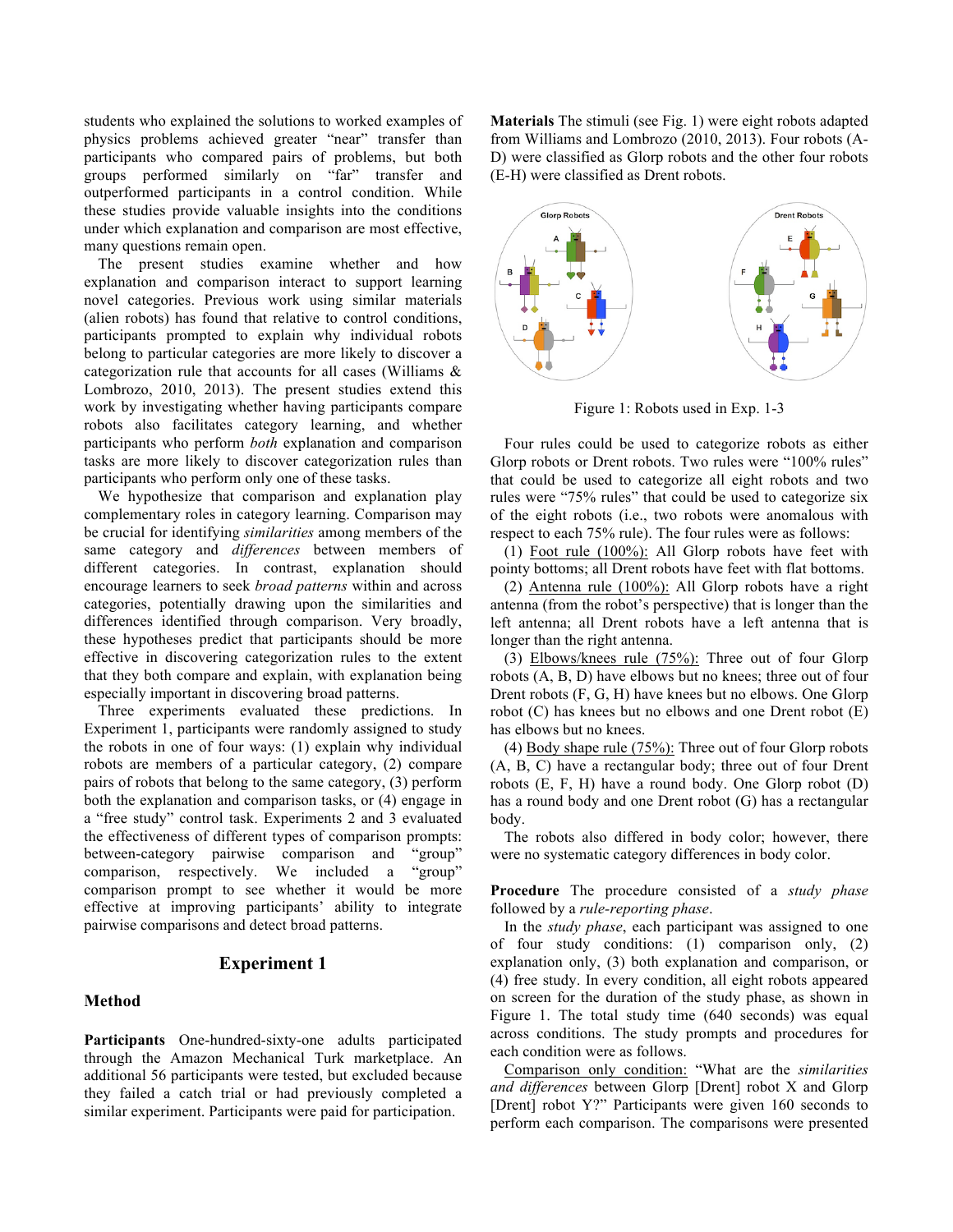in the following order: A and B, F and H, C and D, E and G. This order was chosen so that the four robots that were consistent with respect to both 75% rules were studied before the four robots that were anomalous with respect to one of those rules, making it more likely that participants would learn the 75% rules in addition to the 100% rules.

Explanation only condition: "Try to explain *why* robot X is a Glorp [Drent] robot." Participants were given 80 seconds to provide an explanation. The explanations were requested in the following order: A, B, F, H, C, D, E, G. This matched the order in the comparison condition.

Both explanation and comparison condition: Participants responded to both the explanation and comparison prompts above. To ensure that all the conditions were matched for study time, participants were given 40 seconds to respond to each explanation prompt and 80 seconds to respond to each comparison prompt. The order of the explanation and comparison prompts was counterbalanced across participants. Participants performed both tasks sequentially for each pair (e.g., explain A, explain B, compare A and B) before moving on to study the next pair of robots. The study order was otherwise the same as in the other conditions.

Free study condition: "*Write out your thoughts* below as you learn to categorize Glorp [Drent] robot X." Participants were given 80 seconds to study each robot. The study order was the same as in the other conditions.

At the end of each study period, the screen automatically advanced to the next robot or pair of robots. Participants could not advance before the study period had elapsed.

After each 160 seconds, participants solved a simple math exercise (e.g., " $9 + 7$ "). These exercises were included as a "catch trial" to verify that participants' attention was not diverted to other tasks. Response time was recorded and participants who took more than one minute to answer a question were excluded from analysis.

In the *rule-reporting phase*, participants listed the patterns they noticed "that might help differentiate Glorps and Drents." These responses were classified by a coder who was blind to experimental condition. Twenty-five percent of the data was independently coded for reliability by a second blind coder; agreement for each experiment exceeded 95%. For each pattern that participants discovered, they also indicated (1) how many of the eight study robots could be categorized using that pattern and (2) how many new Glorp and Drent robots (out of 100) could be categorized using that pattern. Because answers to these two questions were contingent on the participant having discovered a particular rule, the sample sizes were relatively small and these data are not discussed further.

After completing the rule-reporting phase, participants answered debriefing questions regarding the extent to which they (1) generated explanations and (2) made comparisons, regardless of the task instructions, using a numerical response on a 1-7 scale, where 1 indicated "not at all" and 7 indicated "all of the time." Participants were then asked whether they had previously completed a similar study and answered a "catch trial" adapted from Oppenheimer, Meyvisb, and Davidenkoc (2009) to find out whether they were reading the instructions. Participants who reported previously doing a similar study and participants who failed the catch trial were excluded from analysis.

#### **Results and Discussion**

We first considered whether study task influenced the total number of rules discovered. A 2 × 2 ANOVA with *explain prompt* (yes/no) and *compare prompt* (yes/no) as betweensubjects factors and total number of rules discovered (0-4) as a dependent measure revealed no effects of condition (*p*s > .15). We thus considered whether discovery of the 100% and 75% rules varied across study conditions (see Fig. 2).

A log-linear analysis of *explain prompt (yes/no)* × *compare prompt (yes/no)* × *discovered a 100% rule (yes/no)* revealed that performing the explanation task made participants significantly more likely to discover at least one of the two 100% rules,  $\chi^2(1) = 21.4$ ,  $p < .001$ . Performing the comparison task had the opposite effect: participants were *less* likely to discover a 100% rule,  $\chi^2(1) = 5.90$ ,  $p =$ .015. There was no significant interaction  $(p = .67)$ . A comparable analysis on discovery of a 75% rule (yes/no) found that performing the explanation task made participants *less* likely to report a 75% rule,  $\chi^2(1) = 11.3$ , *p*  $\leq$  001, with no effect of the comparison task,  $p = 0.75$ .







These findings challenge our predictions in that a comparison prompt actually *impaired* 100% rule discovery, and that explanation and comparison did not have additive benefits. The findings do support the idea that explanation and comparison exert distinct constraints on learning, but raise an important puzzle: why didn't comparison – which has been shown to have robust and beneficial effects in other domains – improve performance on this task? We analyzed participants' self-reported explanation and comparison to better understand why the comparison task impaired performance, and in particular, whether the study prompts were effective at promoting explanation and comparison processes as intended.

A 2 × 2 ANOVA with *explanation task (yes/no)* and *comparison task (yes/no)* as between-subjects factors and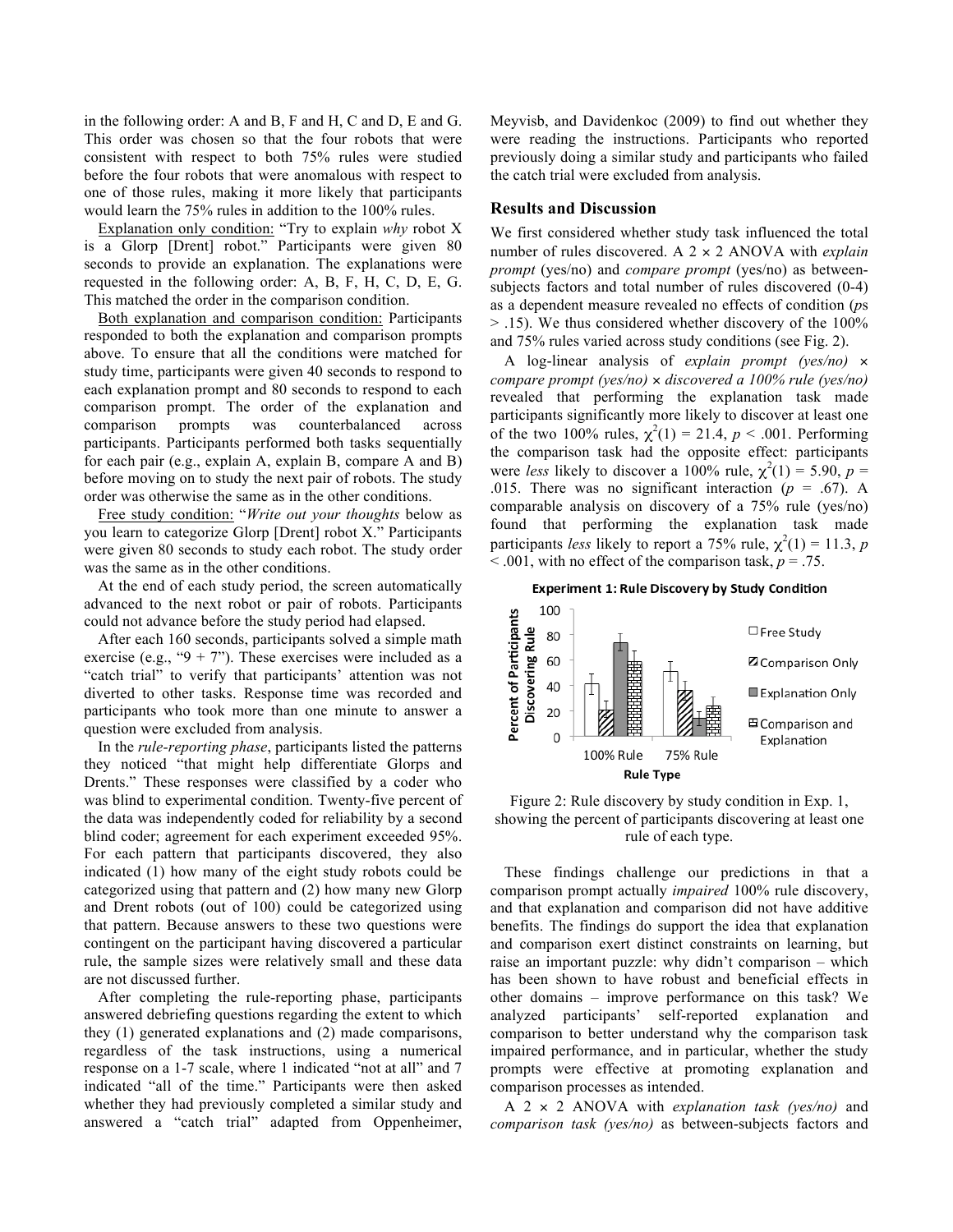*amount of self-reported explanation* as the dependent variable showed that participants who performed the explanation task reported more explanation  $(M = 5.83, SD =$ 1.46) than participants who did not  $(M = 4.36, SD = 2.09)$ ,  $F(1, 154) = 27.7$ ,  $p < .001$ . Additionally, participants who performed the comparison task reported doing *less* explanation ( $M = 4.75$ ,  $SD = 2.06$ ) than participants who did not (*M* = 5.49, *SD* = 1.73), *F*(1, 154) = 7.26, *p* = .008. Selfreported explanation was positively correlated with the number of 100% rules discovered,  $r = .34$ ,  $p < .001$ .

A 2 × 2 ANOVA with *explanation task (yes/no)* and *comparison task (yes/no)* as between-subjects factors and *amount of self-reported comparison* as the dependent variable showed that participants who performed the explanation task reported doing *more* comparison (*M* = 5.62,  $SD = 1.64$ ) than participants who did not ( $M = 4.69$ ,  $SD = 2.05$ ,  $F(1, 155) = 10.2$ ,  $p = .002$ . However, performing the comparison task did not affect the amount of reported comparison (Comparison:  $M = 5.13$ ,  $SD = 1.92$ ; No comparison:  $M = 5.21$ ,  $SD = 1.89$ . Self-reported comparison was positively correlated with the number of 100% rules discovered,  $r = .22$ ,  $p = .006$ , but the effect was not significant after controlling for reported explanation.

Two factors might help explain why the comparison task did not support discovery of the 100% rules. First, the comparison prompt failed to boost overall comparison (as reflected in self-reports), and additionally decreased selfreported explanation, which was beneficial to learning. Second, the comparison prompt may have constrained the particular *types* of comparisons that participants performed in unhelpful ways, restricting them to within-category, pairwise comparisons at the expense of between-category comparisons or category-wide comparisons. In particular, previous work has shown that between-category pairwise comparison can be more effective than within-category pairwise comparison for learning feature-based categories (Higgins & Ross, 2011). The subsequent experiments evaluated these hypotheses by investigating whether *between-category* comparison (Experiment 2) or "*group*" comparison (Experiment 3) would support greater rule discovery than within-category pairwise comparison.

## **Experiment 2**

#### **Method**

**Participants** One-hundred-sixty-one adults participated in the study through the Amazon Mechanical Turk marketplace. An additional 54 participants were tested, but were excluded because they failed a catch trial or because they had previously completed a similar experiment. Participants were paid for their participation.

**Materials** The stimuli were those in Experiment 1.

**Procedure** As in Experiment 1, the procedure consisted of a *study phase* followed by a *rule-reporting phase*.

The *study phase* was identical to Experiment 1 with the following changes. First, the total study time was reduced from 640 seconds to 360 seconds, with the time allotted for each study prompt reduced proportionally. Second, each participant was assigned to one of four study conditions: (1) the Experiment 1 explanation task, (2) the Experiment 1 within-category pairwise comparison task, (3) a betweencategory pairwise comparison task, or (4) an explanation task in which participants alternated explaining Glorp and Drent robots. Conditions (3) and (4) are described below.

Between-category pairwise comparison task: "What are the *similarities and differences* between Glorp robot X and Drent robot Y?" The comparisons were performed in the following order: A and H, B and F, C and G, D and E.

Between-category explanation task: This task was identical to the Experiment 1 explanation task except that the robot study order matched the between-category pairwise comparison task.

The *rule-reporting phase* was identical to Experiment 1. After the rule-reporting phase, but before the debriefing questions, participants completed a recognition memory task. However, performance was very poor and did not differ across conditions; this task is not discussed further.

After completing the memory task, participants answered debriefing questions regarding the extent to which they (1) generated explanations, (2) made within-category comparisons, (3) made between-category comparisons, and (4) described the features of individual robots, all regardless of the task instructions. As in Experiment 1, participants were asked if they had previously completed a similar experiment and answered a "catch trial" question.

## **Results and Discussion**

We first analyzed the total number of rules discovered  $(0-4)$ in a 2 × 2 ANOVA with *study task (explain/compare)* and *study order (between/within)* as between-subjects factors. The explanation task resulted in a marginal increase in the total number of rules discovered,  $F(1, 157) = 3.62$ ,  $p = .059$ .





Figure 3: Rule Discovery by Condition in Exp. 2

A log-linear analysis of *study task (explain/compare)* × *study order (between/within)* × *discovered a 100% rule (yes/no)* found that participants who performed the explanation task were more likely to discover a 100% rule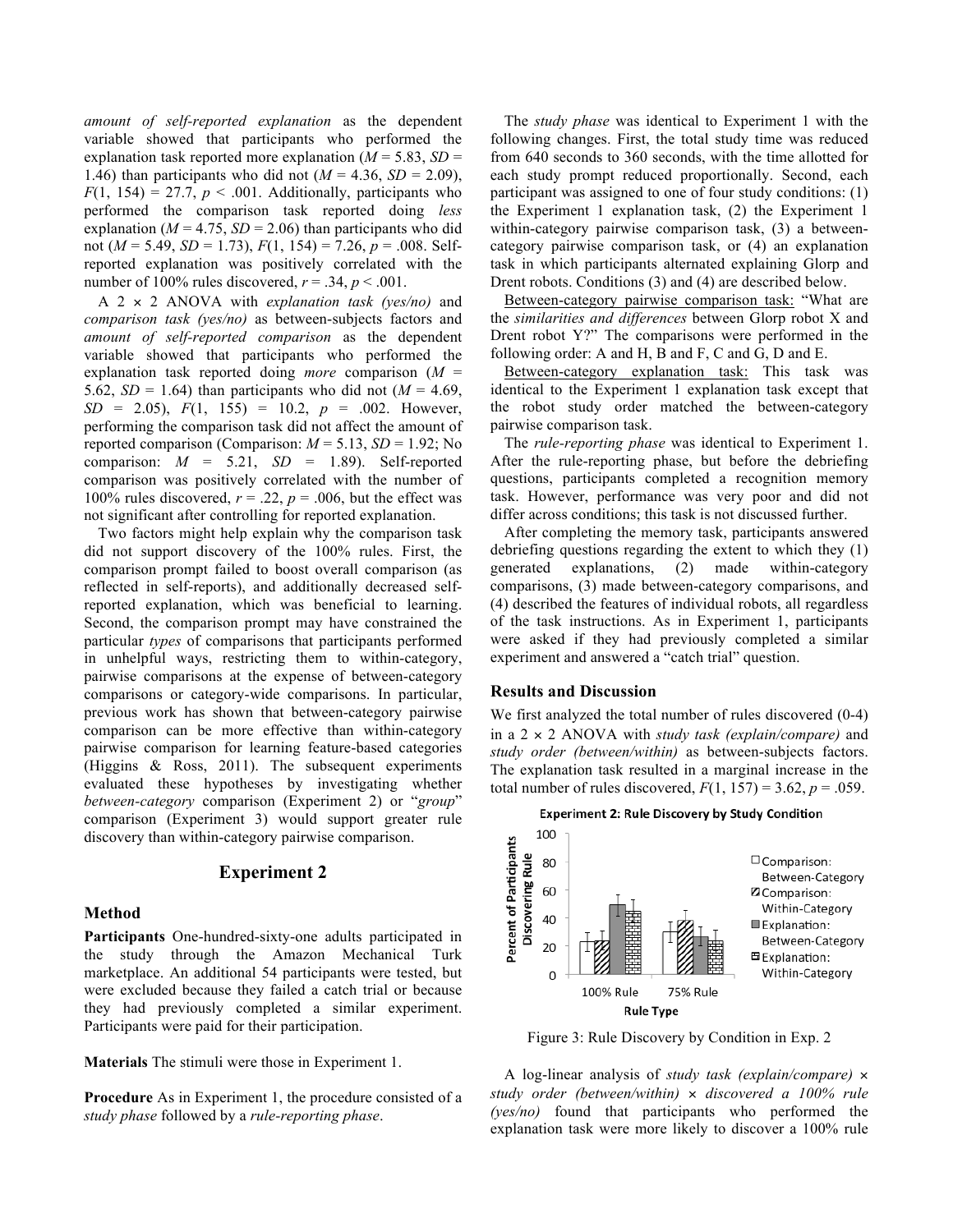than participants who performed the comparison task,  $\chi^2(1)$  $= 10.0$ ,  $p = .002$  (see Fig. 3), with no effect of study order. An equivalent analysis on discovery of a 75% rule (yes/no) found no effect of condition,  $\chi^2(1) = .57$ ,  $p = .45$ .

As in Experiment 1, we found that the explain prompt was successful in boosting self-reported explanation (relative to compare),  $F(1, 149) = 26.9, p < .001$ , but that the compare prompt was not effective in boosting self-reported comparison (between-category comparison + withincategory comparison). In fact, participants prompted to explain reported significantly higher levels of total comparison that participants prompted to compare,  $p = .005$ .

These results suggest that the poor performance of participants prompted to compare in Experiment 1 was not due to the restriction to *within-category* comparisons. Experiment 3 thus considers whether a broader withincategory comparison, one that focuses on all four items at once, might lead to better learning.

#### **Experiment 3**

#### **Method**

**Participants** One-hundred-ninety-three adults participated in the study through the Amazon Mechanical Turk marketplace. An additional 60 participants were tested, but were excluded because they failed a catch trial or because they had previously completed a similar experiment. Participants were paid for their participation.

**Materials** The stimuli were those in Experiments 1-2.

**Procedure** As in Experiments 1-2, the procedure consisted of a *study phase* followed by a *rule-reporting phase*.

The *study phase* was identical to Experiment 2 except that the four study conditions were as follows: (1) the explanation task from Experiments 1-2, (2) the withincategory pairwise comparison task from Experiments 1-2, (3) a group comparison task in which participants simultaneously compared all four robots in each category, or (4) a group explanation task. Conditions (3) and (4) are described below. As in Experiment 2, the total study time in each condition was 360 seconds.

Group comparison task: "What are the *similarities and differences* between the Glorp robots (Robots A-D)?" After participants responded to this prompt, they received a similar prompt for the Drent robots.

Group explanation task: "Try to explain *why* robots A-D are Glorp robots." After participants responded to this prompt, they received a similar prompt for the Drent robots.

The *rule-reporting phase* was identical to Experiments 1 and 2. After completing the rule-reporting phase, participants received the same debriefing questions as in Experiment 2. No memory task was included in this study.

#### **Results and Discussion**

We first analyzed the total number of rules discovered (0-4) across each of the four study conditions. A one-way ANOVA revealed a significant difference in number of rules discovered,  $F(3, 189) = 4.74$ ,  $p = .003$ . A Tukey posthoc analysis showed that participants who performed pairwise comparisons discovered significantly fewer rules than participants who performed individual explanations (*p*  $= .013$ ) or group explanations ( $p = .005$ ), and marginally fewer rules than participants who performed group comparisons ( $p = .068$ ).



Figure 4: Rule Discovery by Study Condition in Exp. 3

We next analyzed whether the proportion of participants who discovered at least one 100% rule varied across conditions (see Fig. 4). A log-linear analysis of *study task* × *discovery of at least one 100% rule (yes/no)* found a significant effect of study task on whether participants discovered a 100% rule,  $\chi^2(3) = 26.4$ ,  $p < .001$ . Additional log-linear analyses found no difference in performance between the group comparison, group explanation, and individual explanation conditions,  $\chi^2(1) = 4.12$ ,  $p = .13$ ; however, the pairwise-comparison prompt was significantly less effective than the other three,  $\chi^2(1) = 22.3$ ,  $p < .001$ , including the group-comparison condition,  $\chi^2(1) = 6.86$ ,  $p =$ .009. A log-linear analysis of *study task* × *discovered a 75% categorization rule (yes/no)* found that the study task did not affect whether participants discovered a 75% rule,  $\chi^2(3)$  =  $.54, p = .91.$ 

These results suggest that the pairwise comparison condition was relatively ineffective not because comparison is an ineffective category learning strategy more generally, but instead because participants in the pairwise comparison condition focused on a prescribed set of comparisons involving two items at a time. When it comes to category learning, it may be important to consider the global structure of categories to effectively assess the cue and category validities of different features.

## **General Discussion**

The present study investigated whether generating explanations and making comparisons would improve people's ability to discover rules that could be used to categorize a set of novel objects. All three experiments found that performing an explanation task enhanced discovery of categorization rules that could account for all cases; however, the effects of the comparison tasks were